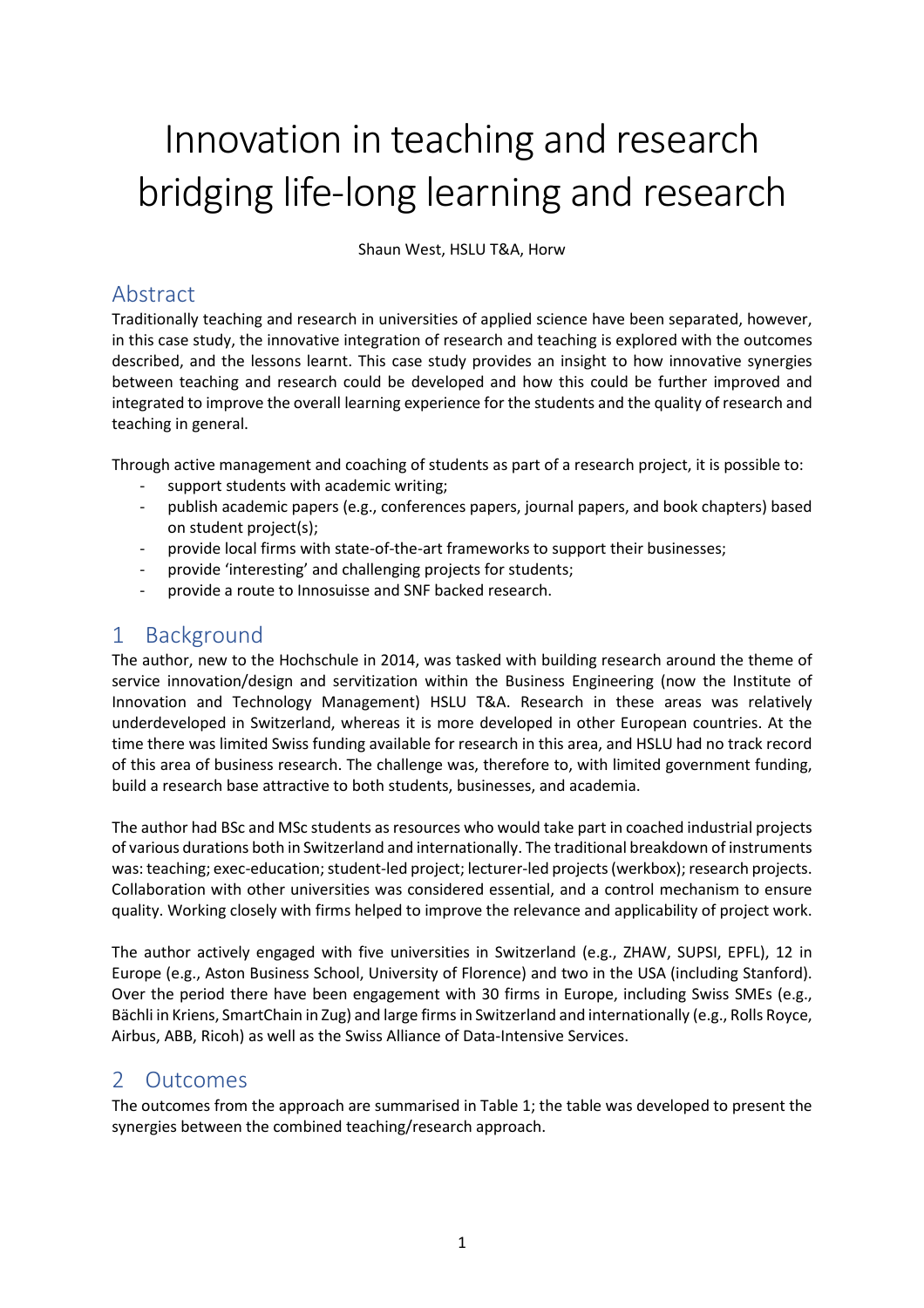|                                       | Papers / conference<br>presentations                                             | <b>Workshops</b>                                                 | <b>Peer teaching</b>                                                  | <b>Colloquium</b>                                                                                      |
|---------------------------------------|----------------------------------------------------------------------------------|------------------------------------------------------------------|-----------------------------------------------------------------------|--------------------------------------------------------------------------------------------------------|
| <b>Teaching</b>                       | Provides theoretical<br>input and cases                                          | W/s built out of project<br>working                              | Master students better<br>able to support teaching                    | Able to provide teaching<br>challenges from classes<br>to the students for<br>feedback                 |
| Exec-<br>education                    | Provides theoretical<br>input and cases                                          | W/s built out of project<br>working                              | WB and MSE students<br>learn that they all have<br>something to learn | CAS in ABE provides<br>current industrial input                                                        |
| <b>Student-led</b><br>project         | Improves writing skills<br>Improved presentations<br><b>skills</b>               | Development and<br>testing of w/s in<br>projects                 | Improved competency<br>Sharing of know-how                            | Students able to provide<br>input into a particular<br>them<br>Sharing of the overall<br>understanding |
| Lecturer-led<br>projects<br>(werkbox) | Student review of<br>papers supports the<br>understanding of<br>academic writing | Development and<br>testing of w/s in<br>projects                 | Students better able to<br>support lecturer-led<br>projects           | Lecturer has a better<br>understanding of the<br>research overall                                      |
| <b>Research</b>                       | Increased number of<br>research papers<br>published                              | Increase number of<br>industrial firms for<br>potential partners | Master students better<br>able to support research                    | Deeper know-how into<br>the topic area                                                                 |

#### *Table 1 Perceived outcomes for each group based on the five instruments*

Note: not described in the table is the research support awarded Innosuisse and SNF in 2019.

This mixed approach resulted in significant publication output, industrial innovation, and new public research funding. Over five years (2014-2019) 12 keynotes at industrial conferences have been made, 12 conference presentations, 12 peer-reviewed conference papers (two awarded best conference paper), six journal papers, four technical papers and four books/book chapters. It is worth noting that two 'best paper' awards for journal papers were co-authored with students. Also, a three-day international conference on Service Innovation was co-hosted with EAWAG and Aston Business School (UK) in Luzern with published proceedings. All of the papers and presentations produced were supported by students working on the most part on industrial projects that formed part of the studies (both BSc and MSc studies). More than 20 Student-led projects were the base of this work. In May 2019 an IMPULSE project award was made by Innosuisse to support research into the design and application of digital twins, the project has three university partners and six industrial partners. A second Innosuisse project award was won in July 2019, demonstrating the long-term impact of integrating research and teaching.

#### 2.1 Reflections – success factors and lesson leant

This approach was successful as it integrated the different university instruments with the vision of using the available resources to provide learning opportunities for both students and firms. Also notable was the creation of a network of partners, both universities and firms, based around the general theme of servitization and service design. To build an internal network of firms and universities takes significant effort and vision as well as pre-existing contacts; it can only be built upon credibility. The core engine was, on reflection, the lecturer-led projects (werkbox) which allowed delivery of small 'consulting-like' projects with students, whereby these along with student projects created a level of freedom and data from which papers could be written, which in turn helped to build the business and academic credibility. The research area was also important as it welcomed qualitative and semi- qualitative research from the social sciences to be applied. Also essential was the applied/practical nature of the project work as the firms supported this, and this aspect provided a positive learning experience for the students.

The lack of a 'lab' could be viewed as a weakness and at a school of engineering this causes confusion as to how research can be delivered with such facilities. This would not have been questioned in a